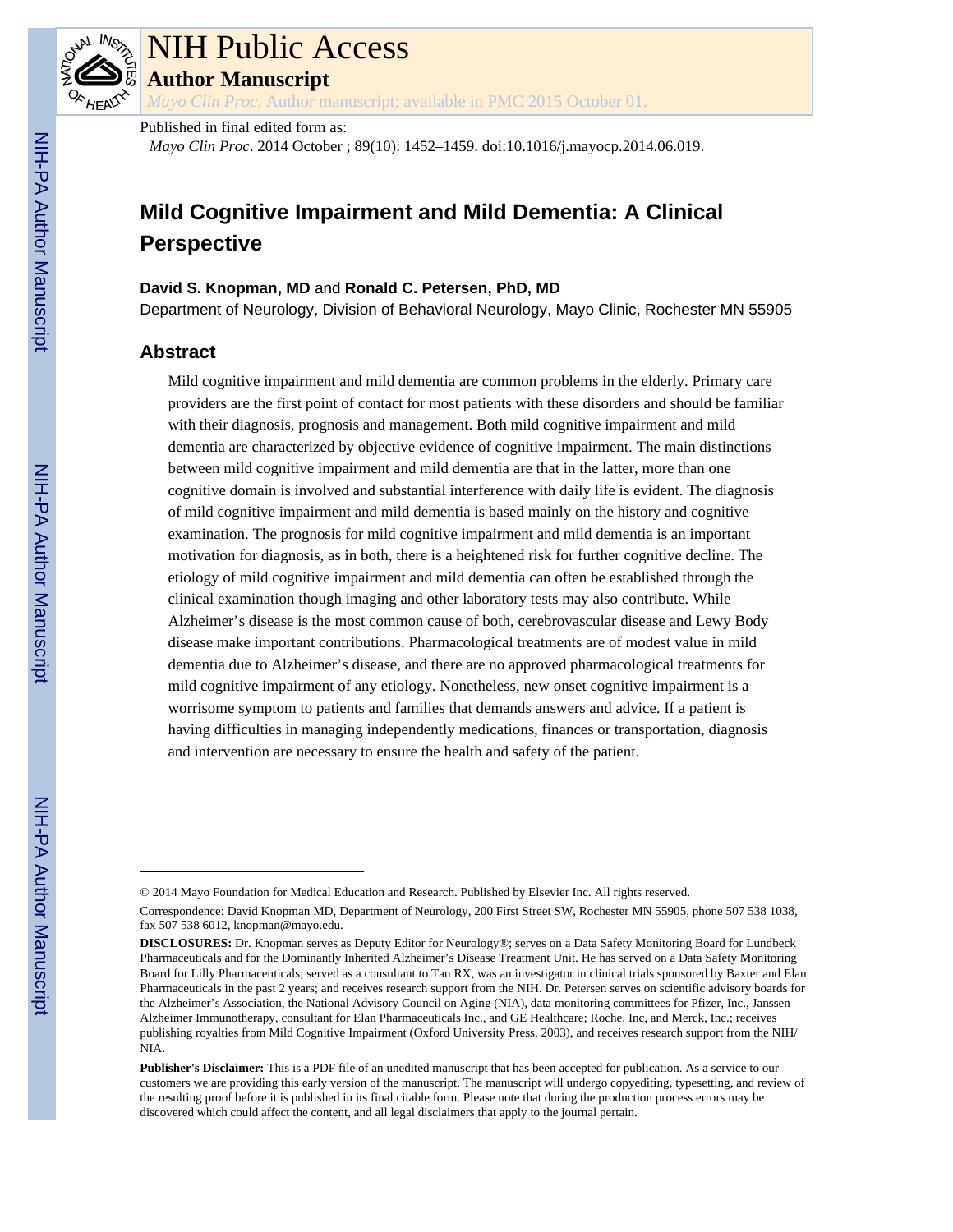# **INTRODUCTION**

Cognitive impairment in the elderly is a common condition, and in most instances, primary care providers are the first point of contact for a patient and family. In persons over age 70 years, 14% have sufficient cognitive impairment to warrant a diagnosis of dementia<sup>1</sup>, and an equal number have mild but unequivocal cognitive impairment short of dementia<sup>2</sup>. Persons with moderate to severe dementia are generally brought to medical attention because their care needs demand it<sup>3</sup>. Milder forms of cognitive impairment, on the other hand, present formidable conceptual and practical challenges in detection by primary care providers.

Mild Cognitive impairment (MCI) is the term for individuals who fall between the cognitive changes of aging and early dementia<sup>4</sup> (Table 1). They have objective evidence of cognitive impairment that represents a decline from the past, but they function independently or nearly so in their daily lives in a manner that is indistinguishable from the past<sup>4, 5</sup>. While most of the MCI literature pertains to the earliest manifestations of Alzheimer's disease (AD), MCI is a syndrome that could be caused by many etiologies<sup>4</sup>. Mild dementia is also defined by cognitive impairment and poor performance on objective cognitive assessments that represents a decline from the past, but importantly, dementia requires evidence of significant difficulties in daily life that interfere with independence. In mild dementia, patients retain independence in simpler activities, in contrast to more severe forms of dementia where basic activities of daily living are compromised. Recently released criteria for the Diagnostic and Statistical Manual for Mental Disorders-5 (DSM-5) include criteria for a new diagnostic label "Mild Neurocognitive Disorder" that closely resembles MCI<sup>6</sup>. While mild dementia represents a clinically relevant step towards increasing impairment and worse prognosis, there are many similarities in diagnosis and recognition of MCI and mild dementia. Hence, this review will explore the bases for the diagnosis of MCI and mild dementia, the rationale for their timely recognition, the options for management and a glimpse at future trends. One of us has recently reviewed the topic of MCI elsewhere<sup>7</sup>.

# **PROGNOSIS**

A diagnosis of MCI or mild dementia carries important prognostic implications (Figure). MCI and mild dementia represent markedly heightened risk for worsening over the ensuing several years<sup>8</sup>. For example, in Olmsted County MN, the rate of progression to dementia among persons with MCI was 7.1% per year in contrast to the rate of progression among cognitively normal persons of 0.2% per year. In typical clinical settings, where a diagnosis of MCI is likely to be made later in the course, the rate of progression to dementia may be even higher. These rates reflect averages of all ages over 70 years; in fact, the risk of incident dementia in persons with MCI increases with advancing age so that a 90 year old with MCI has a higher risk for progression to dementia than a 70 year old who otherwise is similarly impaired. Owing to the inherent variability in the clinical diagnosis of MCI, some persons diagnosed with MCI may later appear cognitively normal. Yet, even when a diagnosis of MCI is made and later rescinded because of improvement in cognition, individuals once diagnosed with MCI are at greater risk for future decline compared to persons who never were considered to have  $MCI^{8-10}$ . In contrast, persons with dementia almost invariably worsen over time $11, 12$ .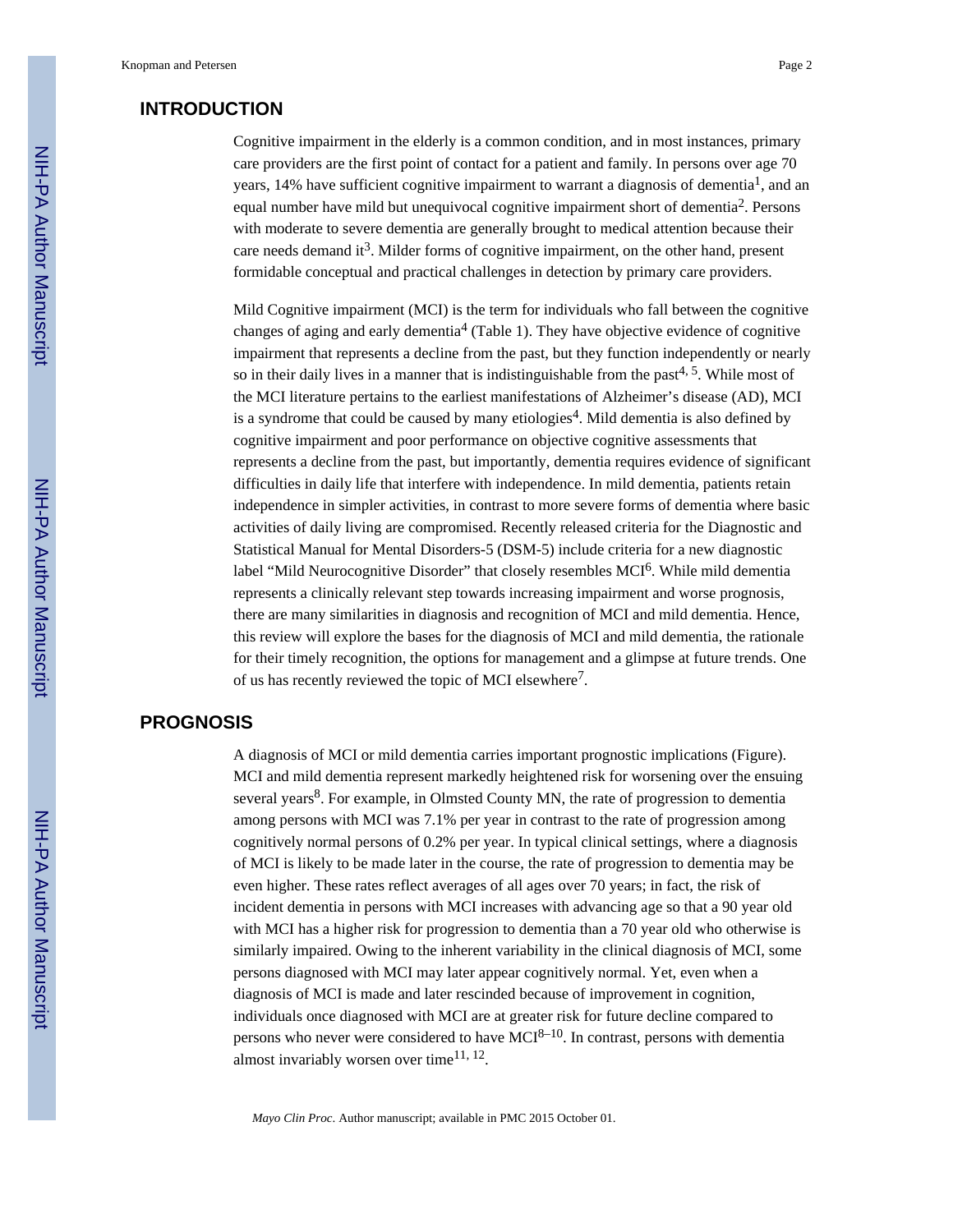# **NATURE OF COGNITIVE IMPAIRMENT**

Cognitive functioning is typically characterized into one of 5 domains: 1) learning and memory, 2) language, 3) visuo-spatial, 4) executive and 5) psychomotor. These domains have a rough correspondence with their cerebral localization. For a diagnosis of MCI, only one of these areas must be impaired in order to make a diagnosis, whereas more than one domain must be impaired to make a diagnosis of dementia. Evidence for involvement of individual domains can be obtained from the history, a brief mental status examination or neuropsychological testing.

Forgetting is intrinsically human and increases with aging. It is part of normal experience to forget a name temporarily, or an appointment rarely. We may misplace a watch or keys occasionally. But when such events become frequent, suspicion should be high that there is more than just normal forgetting. Similarly, frequent re-asking of questions is much more likely to indicate substantial memory impairment<sup>13</sup>. The most common earliest manifestation of pathological cognitive impairment in the elderly is declining efficiency of memory, often exemplified by re-asking of questions. The challenge to clinicians is to appreciate where the boundary between normal and abnormal is for a particular patient. In our patient's case, he was repeating himself in conversation, and his wife had taken over refilling his prescriptions because he was forgetting to do so. These symptoms strongly suggest an amnestic disorder, in our patient's case, amnestic MCI.

Non-amnestic cognitive impairments are nearly as common as the amnestic forms. Nonamnestic impairment can involve word finding and speech difficulties, impaired geographic orientation, visual perception problems and impaired mental agility. When there is dysfunction in more than one cognitive domain in persons with MCI, referred to as multidomain MCI, the risk for decline to dementia is much higher than when there are isolated memory problems or word finding problems<sup>8, 14</sup>.

Loss of insight into one's own cognitive difficulties is a common, though not invariant part, of both MCI and mild dementia. In contrast to older clinical lore, persons who otherwise appear cognitively intact and who report cognitive difficulties have a slightly greater likelihood of experiencing decline in the future<sup>13, 15</sup>. However, clinicians should be cautious in using subjective cognitive complaints as a prognostic factor, because secondary gain, depression or life-long personality traits can also produce cognitive complaints. However, in our patient, loss of insight was the issue: it was his wife and not the patient who brought the cognitive concerns to the physician. The loss of insight in our patient might suggest that his illness is somewhat more advanced; patients who are earlier in the MCI diagnosis often have some preservation of insight into their cognitive decline.

# **CLINICAL DIAGNOSIS OF MCI and MILD DEMENTIA**

A medical history and a mental status examination are the principal tools for making a diagnosis of MCI or mild dementia. The medical history is the principal means by which the clinician establishes whether or not the patient has impairment in daily functioning. The mental status examination is the means by which the clinician establishes whether there is objective evidence of cognitive impairment. Clinical judgment is required to integrate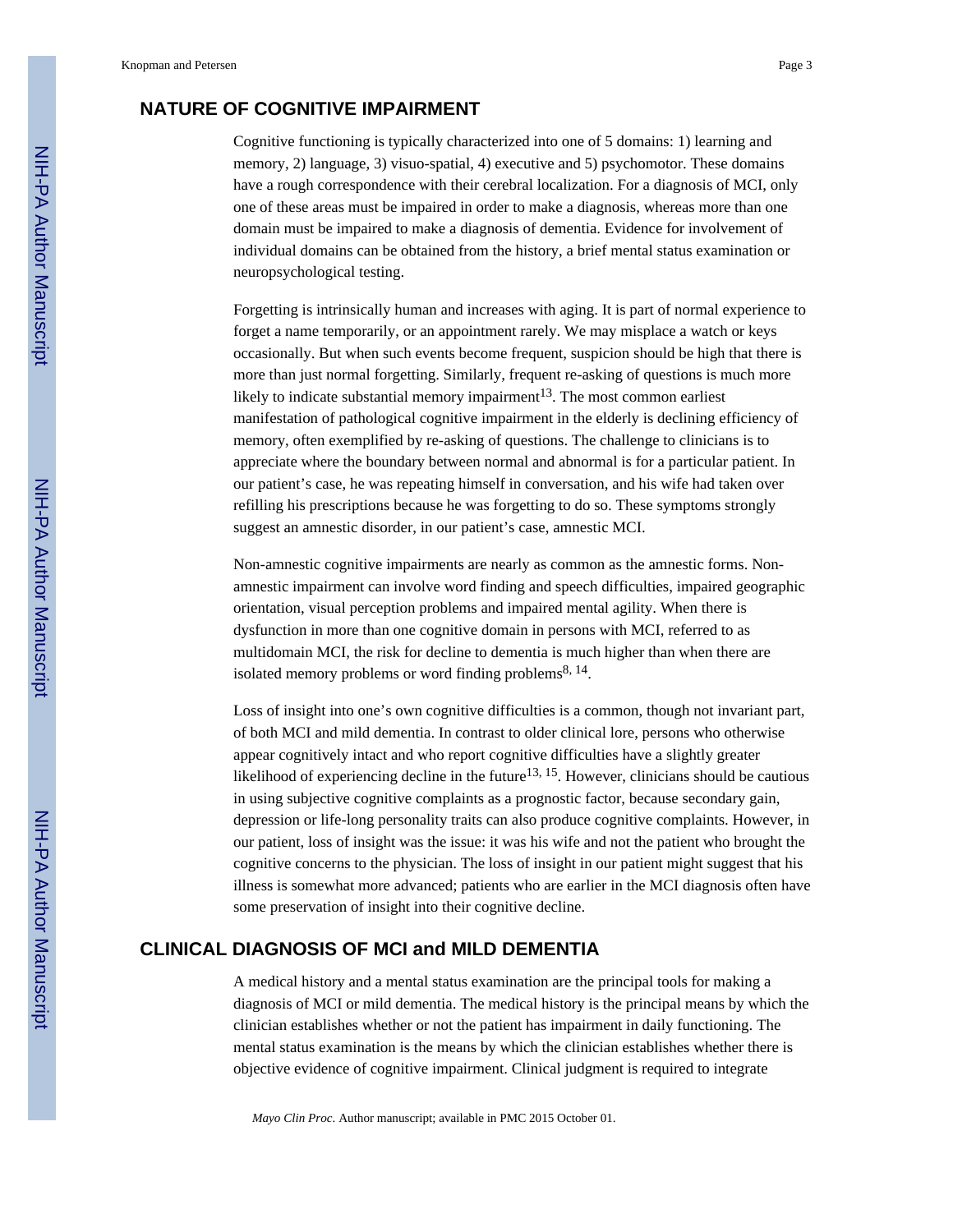Knopman and Petersen **Page 4** Page 4

information from the two sources. The general neurological examination should also be performed, but its role in the diagnostic process is largely in contributing to an understanding of the etiology of the cognitive disorder.

A thorough history from both the patient and someone who knows the patient well is essential. In the early stages of MCI, patients are aware of their cognitive difficulties and may themselves raise the concern with their physician. Generally, though, an informant who knows the patient well is necessary to corroborate the patient's own observations. Finding such an individual and finding the time to interview an informant is one of the greatest challenges to diagnosis in the primary care setting. Several inventories of activities of daily living are available; for routine clinical use the 10-item Functional Activities Questionnaire<sup>16, 17</sup> is a valid tool for characterizing daily functioning (Table 2). Even if the Questionnaire is not administered verbatim, the content of the 10 items is a very useful guide for surveying a person's strengths and weaknesses in daily life. Understanding the patient's other medical conditions, if any, is highly relevant to placing cognitive symptoms in perspective. For example, a patient with severe congestive heart failure or emphysema could have hypoxemia, hypercapnia or markedly elevated hematocrit, all of which could affect cognitive functioning. Review of all of the patient's medications should also occur when the diagnosis of cognitive impairment is being considered. Many widely used medications have the potential to impair cognition. Sedatives, narcotic pain medications and medications with anticholinergic profiles are the ones of greatest concern. In addition, anxiety or depression can contribute to cognitive difficulties.

The second tool for the diagnosis of cognitive impairment is the mental status examination. There are a number of instruments designed for use in primary care settings, but even so, such examinations may take 10 minutes to complete. The Montreal Cognitive Assessment  $(MOCA)^{18, 19}$  and the Short Test of Mental Status  $(STMS)^{20, 21}$  are two instruments we use. Mental status examinations are not perfect tools, but they are far more sensitive than casual conversations or ad hoc questions. In our patient, an abnormal mental status examination would provide important confirmation of the wife's observations. A "normal" score would also be informative. Indeed, bedside examinations are known to be insensitive. Thus, if the patient, family or care providers suspect cognitive impairment, referral for neuropsychological testing<sup>22</sup> – a far more sensitive method – should be considered.

More detailed evaluation of cognition would depend in part on the wishes of the patient and family, the experience of the health care provider and the accessibility of consultations with a neurologist, psychiatrist, geriatrician or neuropsychologist to obtain further expertise in diagnosis. The decision also depends upon the severity of the cognitive impairment and the consequences of the diagnosis. When symptoms are mild or uncertain, or when major life decisions are at stake, neuropsychological testing can be invaluable.

Imaging studies and blood work are a necessary part of the evaluation of suspected cognitive impairment. Laboratory tests cannot answer the question of whether the patient has cognitive impairment, but the laboratory tests can aid in establishing an etiological diagnosis of the cognitive disorder. The American Academy of Neurology recommended a very simple battery of laboratory tests and a brain imaging study as part of the initial evaluation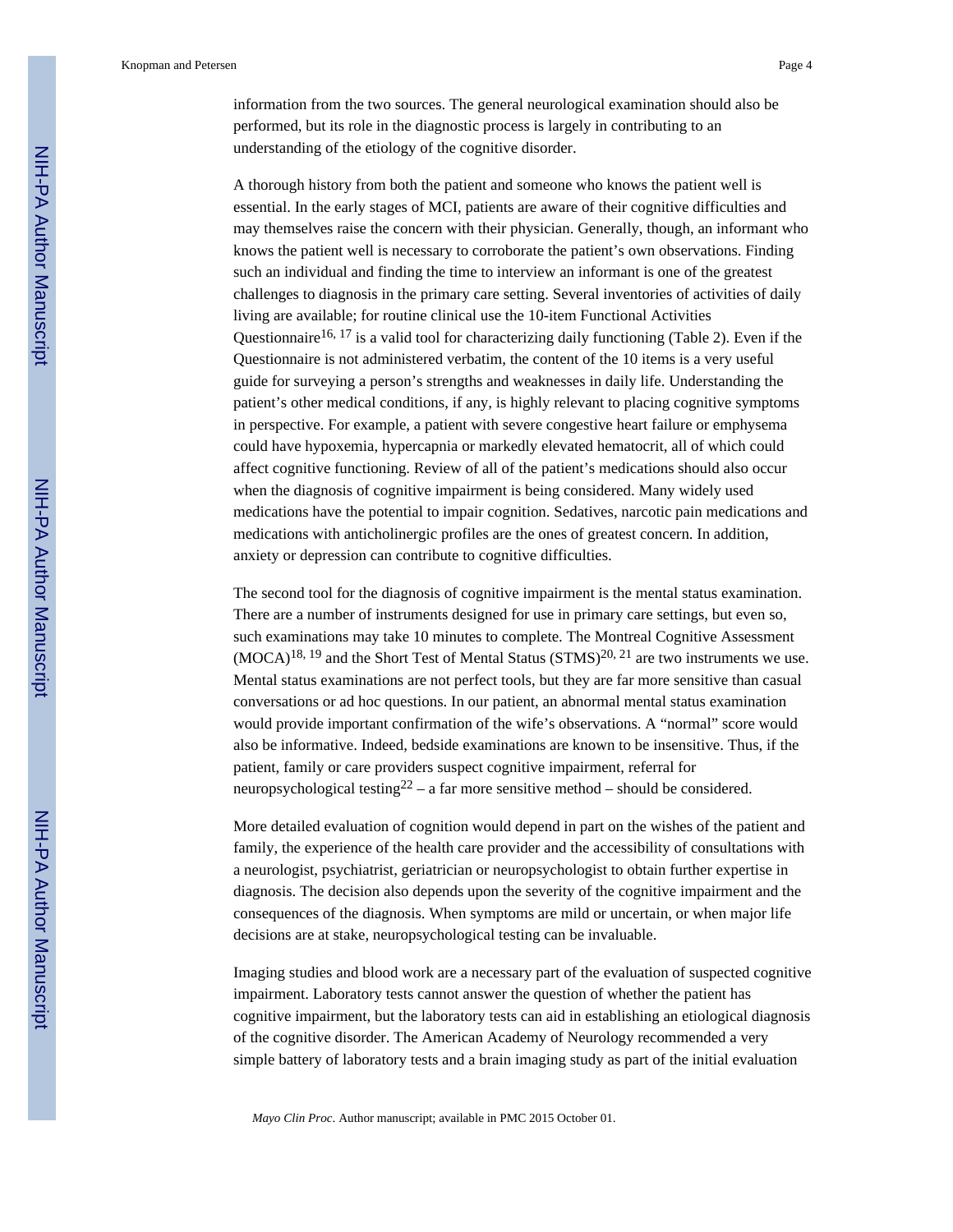of someone with suspected dementia<sup>23</sup> or MCI<sup>24</sup>. Non-contrast brain MR or a brain CT will provide sufficient evidence to rule out brain tumors, subdural hematoma and other brain structural lesions. Routine MR or CT scans may also show evidence of cerebrovascular disease, with the MR being much more sensitive than CT. These simple scanning techniques cannot be used to diagnose AD itself, however. Our patient should undergo laboratory studies such as a vitamin B12 level, a thyroid stimulating hormone level and a brain imaging study.

# **ETIOLOGY**

In persons over age 65 years, AD is the most common etiology of MCI and mild dementia25–27. Amnestic impairment is most typical for AD whether in the MCI or mild dementia stage. However, other diseases may also cause MCI and mild dementia, and other diseases often co-occur with AD. Cerebrovascular disease that causes brain infarctions becomes more common with advancing age as well. Estimates vary widely as to the exact contribution that cerebrovascular disease makes, but it is likely clinically important  $27$ . Brain imaging with MR scanning may reveal silent infarcts or extensive white matter changes thought to be ischemic in nature. Knowledge of these lesions in someone with vascular risk factors might be treated differently compared to persons lacking these imaging findings. Both amnestic and non-amnestic impairments occur with cerebrovascular disease. Parkinson's disease with concomitant cognitive impairment, what is now referred to as Lewy Body Disease, also becomes more common with advancing age. In its typical presentation, Lewy Body disease may cause cognitive impairment and parkinsonism, prominent changes in personality and alterations in sleep and wakefulness. Its typical mildest cognitive profile is that of a non-amnestic  $MCI^{28}$ . The frontotemporal degenerations are the least common of the degenerative dementias but they too can produce an MCI syndrome. Depression, multiple medical comorbidities and adverse effects of drugs can sometimes produce cognitive impairment; in principle, prognosis in these etiologies is more favorable than for neurodegenerative disease. In general, AD and other neurodegenerative diseases and cerebrovascular disease are inevitably progressive; hence when they are the cause of MCI and mild dementia, worsening cognitive function can be anticipated in the future.

# **TREATMENT**

Treatment of patients with MCI and mild dementia should include strong encouragement to remain physically, socially and mentally active. One study of persons with subjective memory impairment showed clear though modest benefits of physical exercise<sup>29</sup>. While a review of non-pharmacologic interventions in MCI or dementia asserted that the evidence was weak<sup>30</sup>, we believe that mental and physical stimulation *should* be encouraged. There are also no prospective studies of the impact of more aggressive treatment of vascular risk factors $30$ , but management of vascular risk factors is a part of good general care.

Pharmacological treatment of MCI presumed due to AD is quite limited; and treatment of MCI due to other neurodegenerative diseases is not available. There have been several trials of cholinesterase inhibitors in persons with amnestic type MCI, the type most likely to be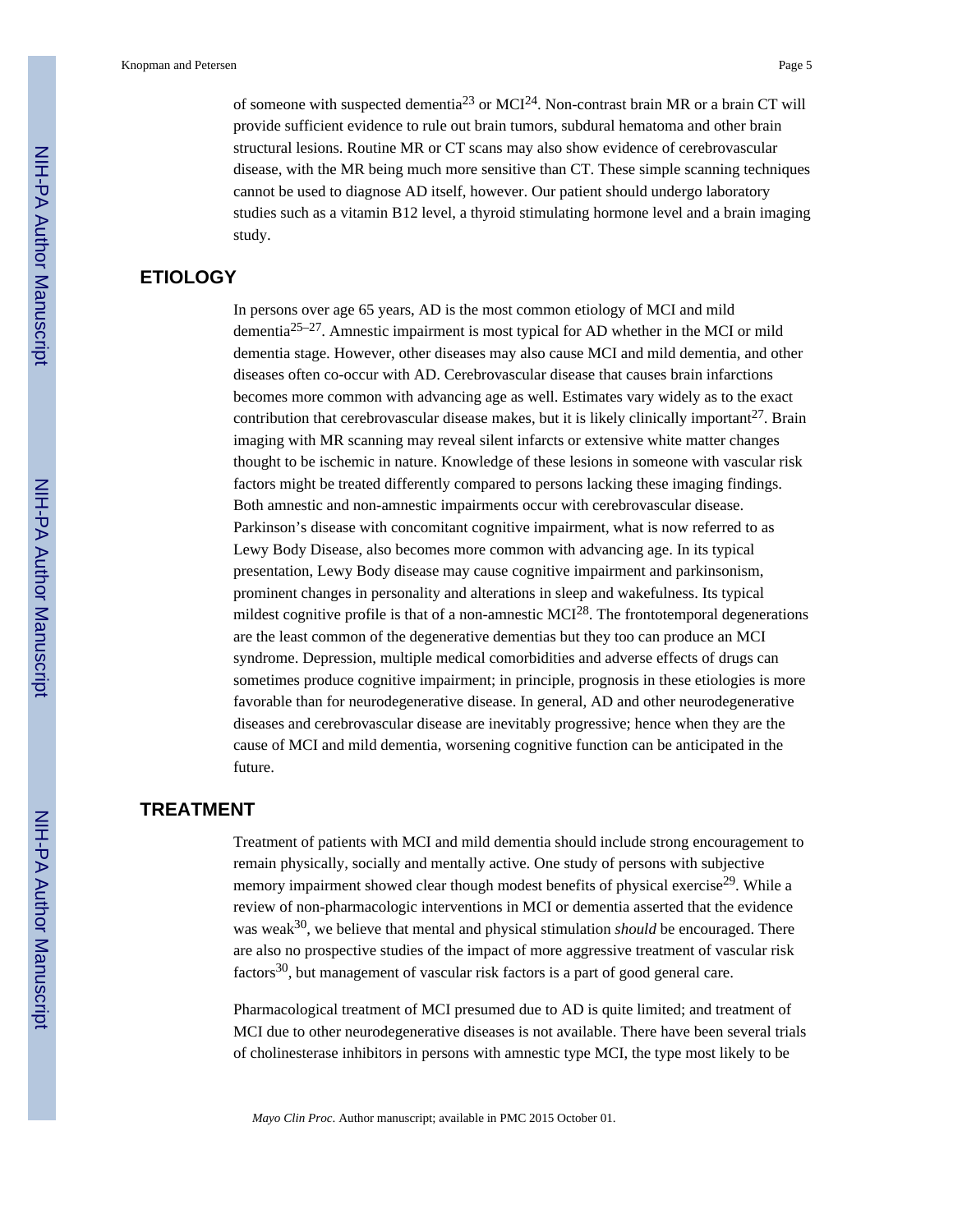due to underlying AD. The results have been disappointing  $31, 32$ . Although a hint of treatment benefit in the form of delay of progression to dementia was documented in one study<sup>31</sup>, with a positive effect of donepezil for 12 months and up to 24 months in apolipoprotein ε4 carriers, the benefit did not persist over the 36 month duration of the study. Three cholinesterase inhibitors – donepezil, rivastigmine and galantamine – are approved for the treatment of mild dementia due to AD. Treatment of patients with mild dementia due to AD has tangible though modest benefits<sup>33, 34</sup>. Our decision to treat our patient with a cholinesterase inhibitor would depend on the results of our bedside assessment and formal neuropsychological testing as well as our impression of the likelihood that AD was the underlying etiology. No treatments have been approved by the US Food and Drug Administration for MCI.

# **RATIONALE FOR DIAGNOSIS**

New onset cognitive impairment is common and is a worrisome symptom to patients and families. If a patient is having difficulties in managing independently medications, finances or transportation, diagnosis and intervention are necessary to ensure the health and safety of the patient. Acknowledging that we lack therapies that block progression of AD or other degenerative dementias, there are nonetheless important reasons to make a diagnosis. First, if family members sense that the patient is having cognitive difficulties, affirming the diagnosis through a rational evaluation enables them to come to grips with how the memory or cognitive difficulties interfere with daily life and what accommodations are needed. Second, the diagnosis of MCI enables families to plan for the future. Some patients and families may choose to discount future risk, but others might desire as much information as possible.

There are those who argue against making a diagnosis of MCI. Recent critical reviews highlight the benefits and challenges<sup>35</sup>. The critics point out the stigma associated with a diagnosis of cognitive impairment, the modest interventional opportunities and the occasional reversal MCI to cognitive normality. In our patient the first two criticisms are effectively refuted by the need for the patient and his family to know what is going on. The third point, the variable prognosis, can be conveyed to the patient and family through discussion and education. We acknowledge that cognitive screening of the elderly in the absence of a clinical concern has not been shown to be of clear benefit<sup>36</sup>. However, almost all clinicians would appreciate the added certainty for making a diagnosis when prior documentation exists that verifies a genuine change in condition. Our patient's situation should not be viewed as an example of screening for cognitive impairment; in our patient, the spouse asked the physician for help with the problem.

# **THE FUTURE**

Research on imaging and cerebrospinal fluid biomarkers is intense and accelerating, but most of the progress has not yet come to affect routine clinical practice. The introduction of positron emission tomography (PET) β-amyloid imaging<sup>37</sup> has made it possible in the research setting and in clinical practice (for a very high cost, not covered by insurance) to establish whether or not a person is harboring abnormal levels of brain β-amyloid. PET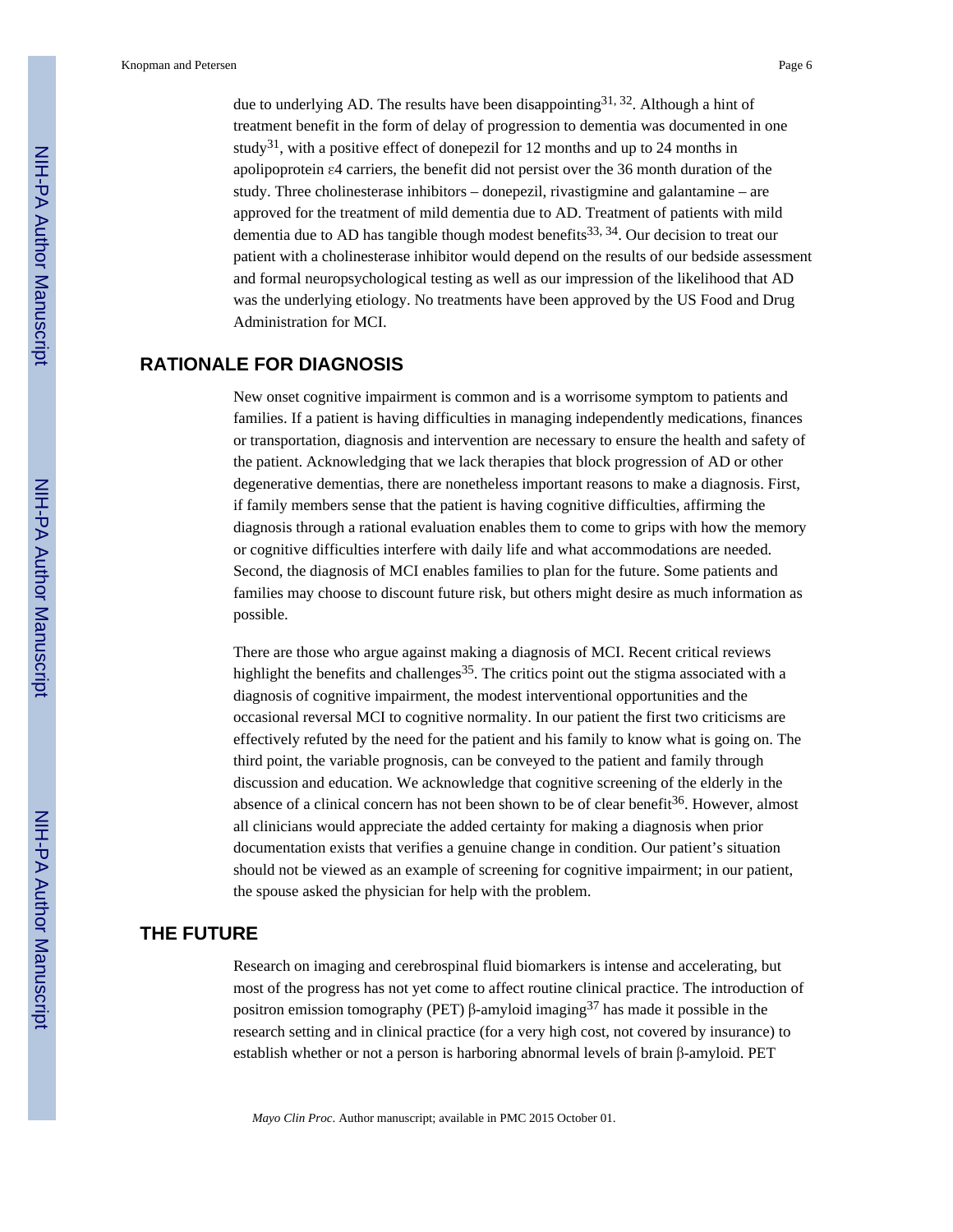imaging to detect tau protein is also being studied in the research setting<sup>38</sup>. A combination of imaging or cerebrospinal fluid studies has been introduced for research purposes into the diagnostic criteria for MCI (and dementia) $39, 40$ . Future clinical trials are likely to benefit from the enhanced antemortem diagnostic accuracy offered by the new imaging and fluid biomarker studies. As of 2014, however, the clinical value of biomarker characterization of MCI or mild dementia patients is not established.

# **CONCLUSIONS**

Mild cognitive impairment and mild dementia are common problems in our aging society. Proper and timely diagnosis can minimize the dysfunction that accompanies cognitive loss.

# **Acknowledgments**

**Supported by:** U01 AG06786 (Mayo Clinic Study of Aging), P50 AG016574 (Mayo Alzheimer Center), and the Robert H. and Clarice Smith and Abigail Van Buren Alzheimer's Disease Research Program

# **ABBREVIATIONS**

| AD        | Alzheimer's disease              |
|-----------|----------------------------------|
| <b>CT</b> | computerized tomographic imaging |
| MCI       | mild cognitive impairment        |
| MR        | magnetic resonance imaging       |
|           |                                  |

#### **References**

- 1. Plassman BL, Langa KM, Fisher GG, et al. Prevalence of dementia in the United States: the aging, demographics, and memory study. Neuroepidemiology. 2007; 29(1–2):125–32. Epub 2007 Oct 29. [PubMed: 17975326]
- 2. Petersen RC, Roberts RO, Knopman DS, et al. The Mayo Clinic Study of Aging. Prevalence of mild cognitive impairment is higher in men than in women. Neurology. 2010; 75(10):889–897. [PubMed: 20820000]
- 3. Knopman DS, Petersen RC, Rocca WA, Larson EB, Ganguli M. Passive case-finding for Alzheimer's disease and dementia in two U.S. communities. Alzheimers Dement. 2011; 7(1):53–60. [PubMed: 21255743]
- 4. Petersen RC. Mild cognitive impairment as a diagnostic entity. J Intern Med. 2004; 256(3):183–94. [PubMed: 15324362]
- 5. Albert M, DeKosky ST, Dickson D, et al. The Diagnosis of Mild cognitive impairment due to Alzheimer's disease: Report of the National Institute on Aging and the Alzheimer's Association Workgroup. Alzheimer's & Dementia: Journal of the Alzheimer's Association. 2011; 7:270–79.
- 6. American Psychiatric Association. DSM-5: Diagnostic and Statistical Manual of Mental Disorders. 5. American Psychiatric Association; Washington, DC: 2013.
- 7. Petersen RC. Clinical practice. Mild cognitive impairment. N Engl J Med. 2011; 364(23):2227–34. [PubMed: 21651394]
- 8. Roberts RO, Knopman DS, Mielke MM, et al. Higher risk of progression to dementia in mild cognitive impairment cases who revert to normal. Neurology. 2014; 82(4):317–25. [PubMed: 24353333]
- 9. Koepsell TD, Monsell SE. Reversion from mild cognitive impairment to normal or near-normal cognition: Risk factors and prognosis. Neurology. 2012; 79(15):1591–8. [PubMed: 23019264]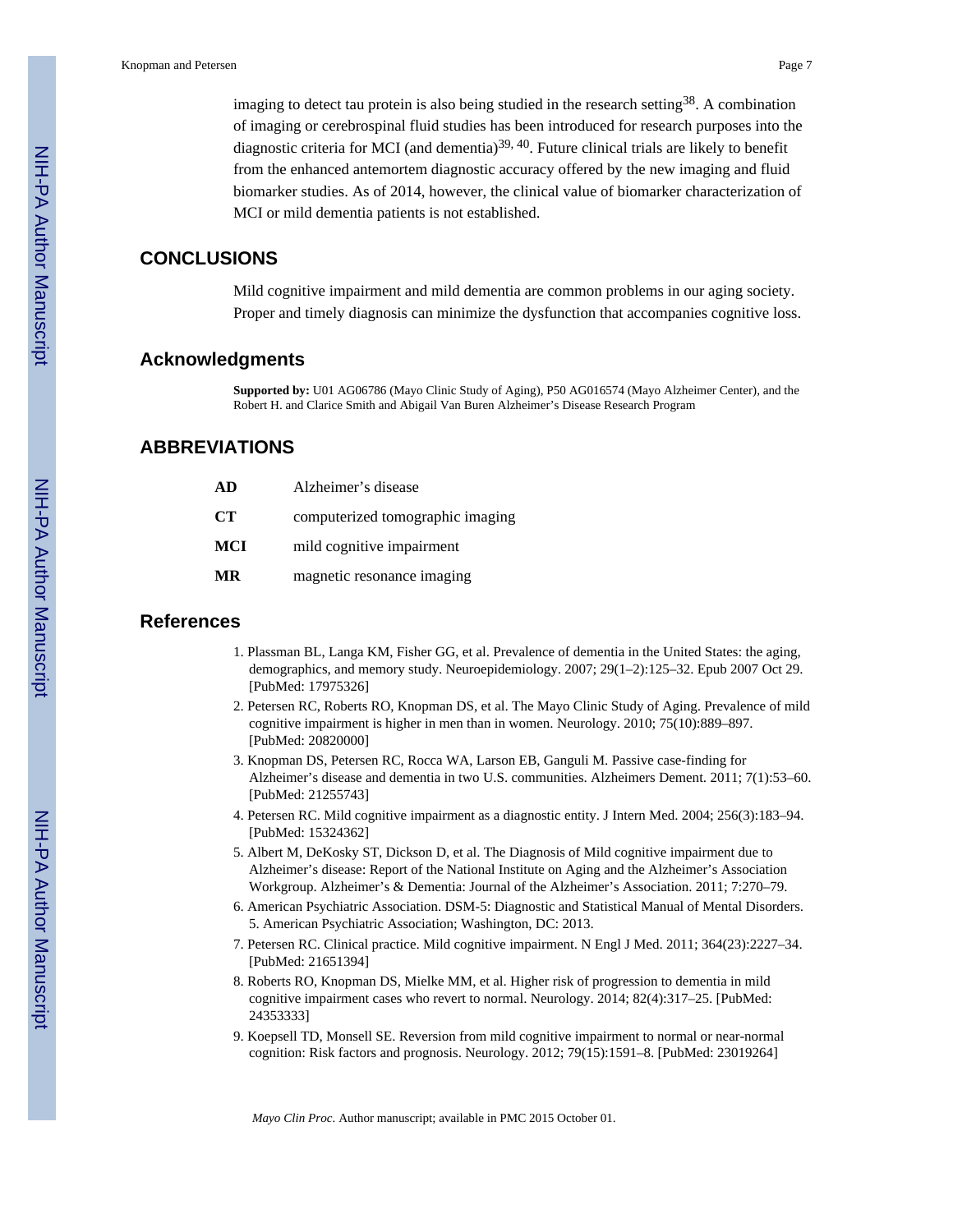- 10. Lopez OL, Becker JT, Chang YF, et al. Incidence of mild cognitive impairment in the Pittsburgh Cardiovascular Health Study-Cognition Study. Neurology. 2012; 79(15):1599–606. [PubMed: 23019262]
- 11. Galasko D, Edland SD, Morris JC, et al. The Consortium to Establish a Registry for Alzheimer's Disease (CERAD). Part XI. Clinical milestones in patients with Alzheimer's disease followed over 3 years. Neurology. 1995; 45(8):1451–5. [PubMed: 7644039]
- 12. Petersen RC, Aisen PS, Beckett LA, et al. Alzheimer's Disease Neuroimaging Initiative (ADNI): clinical characterization. Neurology. 2010; 74(3):201–9. [PubMed: 20042704]
- 13. Amariglio RE, Townsend MK, Grodstein F, Sperling RA, Rentz DM. Specific subjective memory complaints in older persons may indicate poor cognitive function. J Am Geriatr Soc. 2011; 59(9): 1612–7. [PubMed: 21919893]
- 14. Manly JJ, Tang MX, Schupf N, et al. Frequency and course of mild cognitive impairment in a multiethnic community. Ann Neurol. 2008; 63(4):494–506. [PubMed: 18300306]
- 15. Jessen F, Wiese B, Bachmann C, et al. Prediction of dementia by subjective memory impairment: effects of severity and temporal association with cognitive impairment. Arch Gen Psychiatry. 2010; 67(4):414–22. [PubMed: 20368517]
- 16. Pfeffer RI, Kurosaki TT, Harrah CH Jr, Chance JM, Filos S. Measurement of functional activities in older adults in the community. J Gerontol. 1982; 37(3):323–9. [PubMed: 7069156]
- 17. Teng E, Becker BW, Woo E, et al. Utility of the Functional Activities Questionnaire for Distinguishing Mild Cognitive Impairment From Very Mild Alzheimer Disease. Alzheimer Dis Assoc Disord. 2010
- 18. Nasreddine ZS, Phillips NA, Bedirian V, et al. The Montreal Cognitive Assessment, MoCA: a brief screening tool for mild cognitive impairment. J Am Geriatr Soc. 2005; 53(4):695–9. [PubMed: 15817019]
- 19. Rossetti HC, Lacritz LH, Cullum CM, Weiner MF. Normative data for the Montreal Cognitive Assessment (MoCA) in a population-based sample. Neurology. 2011; 77(13):1272–5. [PubMed: 21917776]
- 20. Tang-Wai DF, Knopman DS, Geda YE, et al. Comparison of the short test of mental status and the mini-mental state examination in mild cognitive impairment. Arch Neurol. 2003; 60(12):1777–81. [PubMed: 14676056]
- 21. Kokmen E, Smith GE, Petersen RC, Tangalos E, Ivnik RC. The short test of mental status. Correlations with standardized psychometric testing. Arch Neurol. 1991; 48(7):725–8. [PubMed: 1859300]
- 22. Fields JA, Ferman TJ, Boeve BF, Smith GE. Neuropsychological assessment of patients with dementing illness. Nat Rev Neurol. 2011; 7(12):677–87. [PubMed: 22045270]
- 23. Knopman DS, DeKosky ST, Cummings JL, et al. Practice parameter: Diagnosis of dementia (an evidence-based review). Neurology. 2001; 56:1143–1153. [PubMed: 11342678]
- 24. Petersen RC, Stevens JC, Ganguli M, et al. Practice parameter: Early detection of dementia: Mild cognitive impairment (an evidence-based review): Report of the Quality Standards Subcommittee of the American Academy of Neurology. Neurology. 2001; 56(9):1133–42. [PubMed: 11342677]
- 25. Jicha GA, Parisi JE, Dickson DW, et al. Neuropathologic outcome of mild cognitive impairment following progression to clinical dementia. Arch Neurol. 2006; 63(5):674–81. [PubMed: 16682537]
- 26. Schneider JA, Arvanitakis Z, Leurgans SE, Bennett DA. The neuropathology of probable Alzheimer disease and mild cognitive impairment. Ann Neurol. 2009; 66(2):200–8. [PubMed: 19743450]
- 27. Schneider JA, Arvanitakis Z, Bang W, Bennett DA. Mixed brain pathologies account for most dementia cases in community-dwelling older persons. Neurology. 2007; 69(24):2197–204. [PubMed: 17568013]
- 28. Molano J, Boeve B, Ferman T, et al. Mild cognitive impairment associated with limbic and neocortical lewy body disease: a clinicopathological study. Brain. 2010; 133:540–56. [PubMed: 19889717]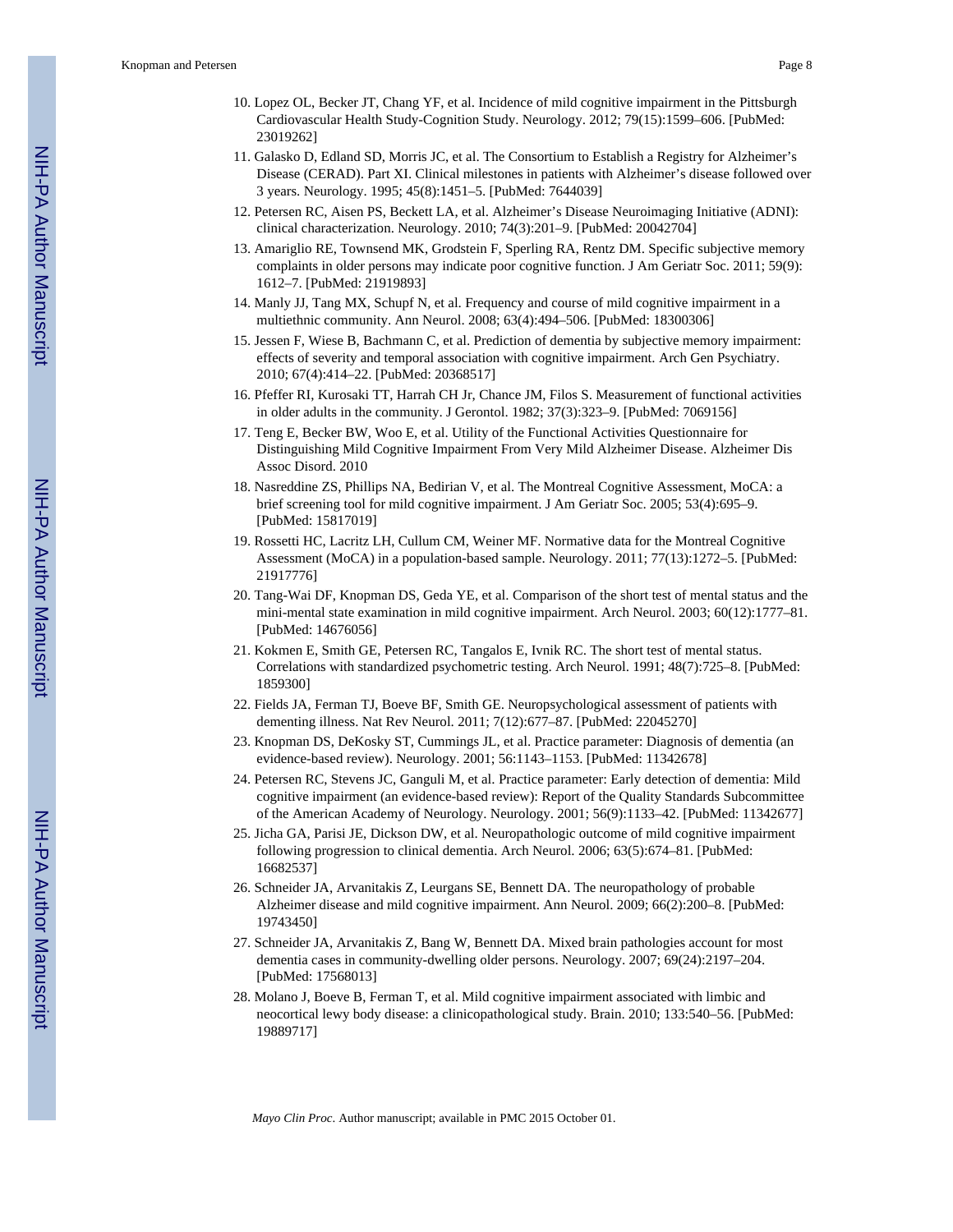- 29. Lautenschlager NT, Cox KL, Flicker L, et al. Effect of physical activity on cognitive function in older adults at risk for Alzheimer disease: a randomized trial. JAMA. 2008; 300(9):1027–37. [PubMed: 18768414]
- 30. Daviglus ML, Plassman BL, Pirzada A, et al. Risk factors and preventive interventions for Alzheimer disease: state of the science. Arch Neurol. 2011; 68(9):1185–90. [PubMed: 21555601]
- 31. Petersen RC, Thomas RG, Grundman M, et al. Vitamin E and Donepezil for the Treatment of Mild Cognitive Impairment. N Engl J Med. 2005; 352:2379–88. [PubMed: 15829527]
- 32. Doody RS, Ferris SH, Salloway S, et al. Donepezil treatment of patients with MCI: a 48-week randomized, placebo-controlled trial. Neurology. 2009; 72:1555–61. [PubMed: 19176895]
- 33. Bond M, Rogers G, Peters J, et al. The effectiveness and cost-effectiveness of donepezil, galantamine, rivastigmine and memantine for the treatment of Alzheimer's disease (review of Technology Appraisal No. 111): a systematic review and economic model. Health Technol Assess. 2012; 16(21):1–470. [PubMed: 22541366]
- 34. Raina P, Santaguida P, Ismaila A, et al. Effectiveness of cholinesterase inhibitors and memantine for treating dementia: evidence review for a clinical practice guideline. Ann Intern Med. 2008; 148(5):379–97. [PubMed: 18316756]
- 35. Petersen RC, Caracciolo B, Brayne C, et al. Mild cognitive impairment: a concept in evolution. J Intern Med. 2014; 275(3):214–28. [PubMed: 24605806]
- 36. Lin JS, O'Connor E, Rossom RC, Perdue LA, Eckstrom E. Screening for Cognitive Impairment in Older Adults: A Systematic Review for the U.S. Preventive Services Task Force. Ann Intern Med. 2013
- 37. Clark CM, Schneider JA, Bedell BJ, et al. Use of florbetapir-PET for imaging beta-amyloid pathology. JAMA. 2011; 305(3):275–83. [PubMed: 21245183]
- 38. Chien DT, Bahri S, Szardenings AK, et al. Early clinical PET imaging results with the novel PHFtau radioligand [F-18]-T807. J Alzheimers Dis. 2013; 34(2):457–68. [PubMed: 23234879]
- 39. Petersen RC, Aisen P, Boeve BF, et al. Mild Cognitive Impairment Due to Alzheimer's Disease: Criteria in the Community. Ann Neurol. 2013; 74:199–208. [PubMed: 23686697]
- 40. Lowe VJ, Peller PJ, Weigand SD, et al. Application of the National Institute on Aging-Alzheimer's Association AD criteria to ADNI. Neurology. 2013; 80:2130–37. [PubMed: 23645596]
- 41. McKhann GM, Knopman DS, Chertkow H, et al. The diagnosis of dementia due to Alzheimer's disease: Recommendations from the National Institute on Aging and the Alzheimer's Association workgroup. Alzheimer's & Dementia: Journal of the Alzheimer's Association. 2011; 7:263–69.
- 42. Costa, PTJ.; Williams, TF.; Somerfield, M. Clinical Practice Guideline. Vol. 19. US Dept of Health and Human Services, Agency for Health Care Policy and Research; 1996. Early Identification of Alzheimer's disease and related dementias.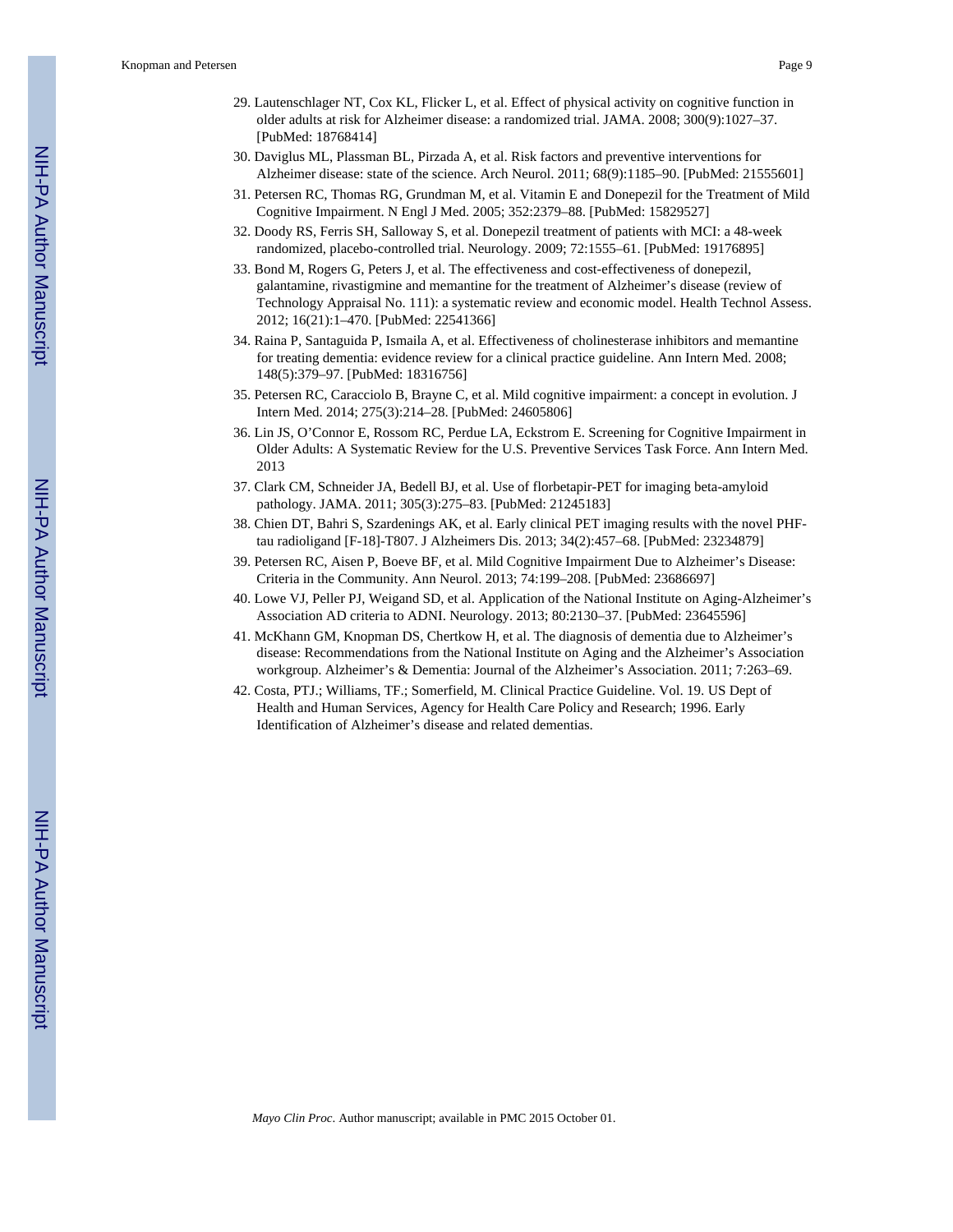#### **CASE PRESENTATION**

Mr Smith, a 73 yo man, comes for his yearly check-up accompanied by his wife. After reviewing the conditions on his problem list, his wife mentions that she has had concerns about his forgetfulness. Mr. Smith is quick to point out that he doesn't feel that forgetfulness interferes with his activities. After asking the Mr. Smith whether he would allow his wife to speak, the patient's wife elaborates, "Over the past year, our children and I have noticed that Mr Smith often asks the same question over and over again. He didn't used to do this. He doesn't seem to be paying attention to what I am saying because he hardly ever remembers our conversations. If I ask him to go pick up some things in town, he usually comes back empty-handed or with only a few of the things I asked him to get. He doesn't remember appointments. Yet, he has had no difficulties with driving or with directions and he is still an excellent handy man."

What should a health care provider do in this situation?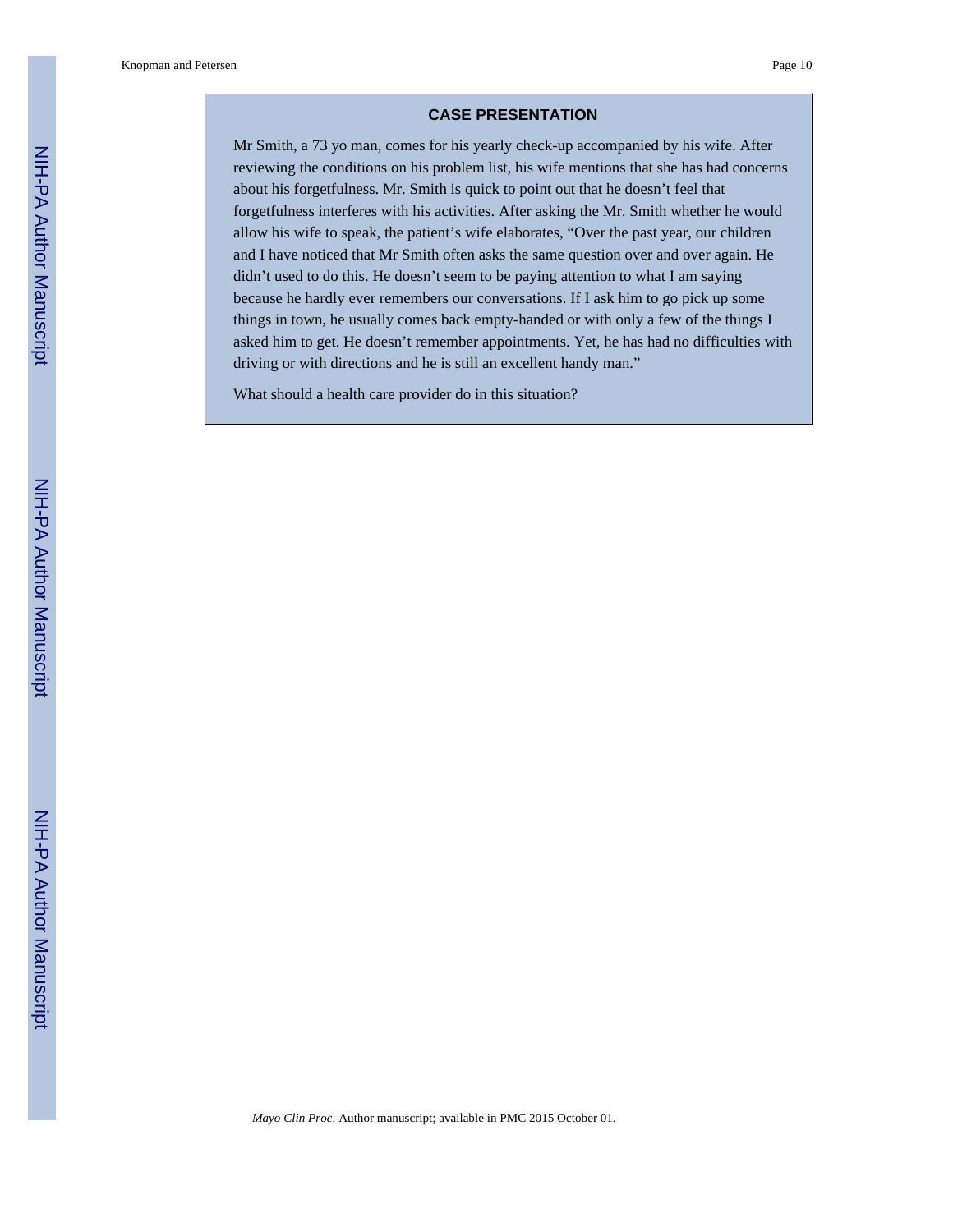

#### Time frame when daily functioning becomes impaired

#### **Figure.**

Graphic demonstration of the differences in cognitive trajectories between a person (red dashed line) destined to never become cognitively impaired during life and a person (solid black line) destined to develop dementia. The x-axis represents age, and the y-axis cognitive impairment. Thresholds for mild cognitive impairment and dementia are indicated by horizontal grey bands. The continuous nature of cognitive decline in persons destined to become demented defies simple algorithms; clinical judgment is needed to weigh information from the history and examination.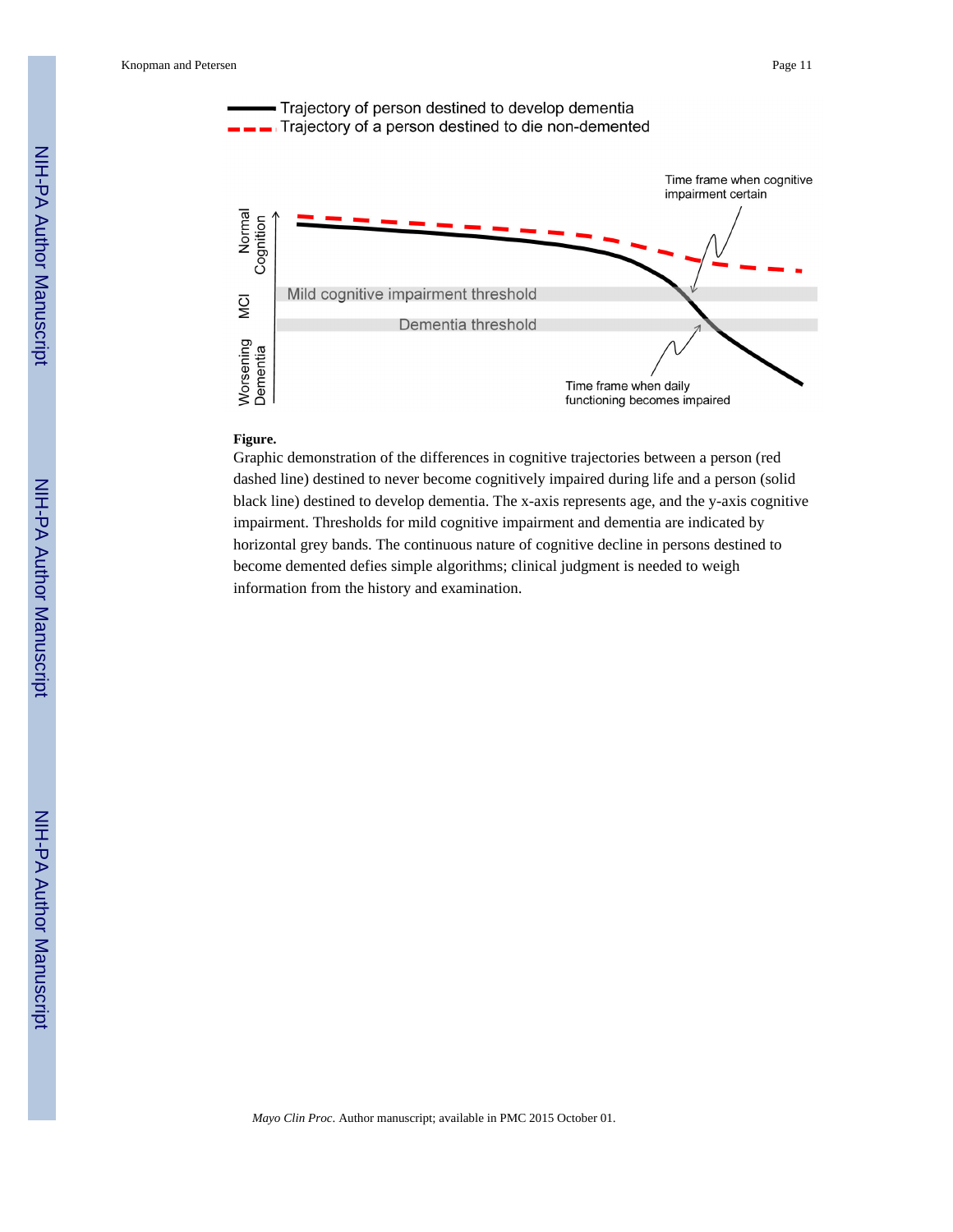#### **Table 1**

### The diagnosis of mild cognitive impairment and mild dementia. Adapted from<sup>5, 41</sup>.

| <b>Mild Cognitive Impairment</b>                                                                                                                                                                                                                                                                  | <b>Mild Dementia</b>                                                                                                                                                                                                                                             |  |  |
|---------------------------------------------------------------------------------------------------------------------------------------------------------------------------------------------------------------------------------------------------------------------------------------------------|------------------------------------------------------------------------------------------------------------------------------------------------------------------------------------------------------------------------------------------------------------------|--|--|
| Concern about a change in cognition, in comparison with the person's previous level                                                                                                                                                                                                               |                                                                                                                                                                                                                                                                  |  |  |
| Objective evidence of low performance in one or more cognitive domains that<br>is greater than expected for the patient's age and educational background                                                                                                                                          | Objective evidence of low performance in <i>more than one</i><br>cognitive domain that is greater than expected for the patient's<br>age and educational background                                                                                              |  |  |
| Does not substantially interfere with daily activities, although complex<br>functional previously tasks, such as paying bills, preparing a meal, or<br>shopping may take more time or be performed less efficiently. Independence<br>in daily life is preserved, with minimal aids or assistance. | Significant interference with the ability to function at work or<br>at usual activities, but still able to carry out basic activities of<br>daily living (bathing, dressing, personal hygiene) and<br>participate in some pastimes, chores and social functions. |  |  |
| Not explained by delirium or major psychiatric disorder                                                                                                                                                                                                                                           |                                                                                                                                                                                                                                                                  |  |  |